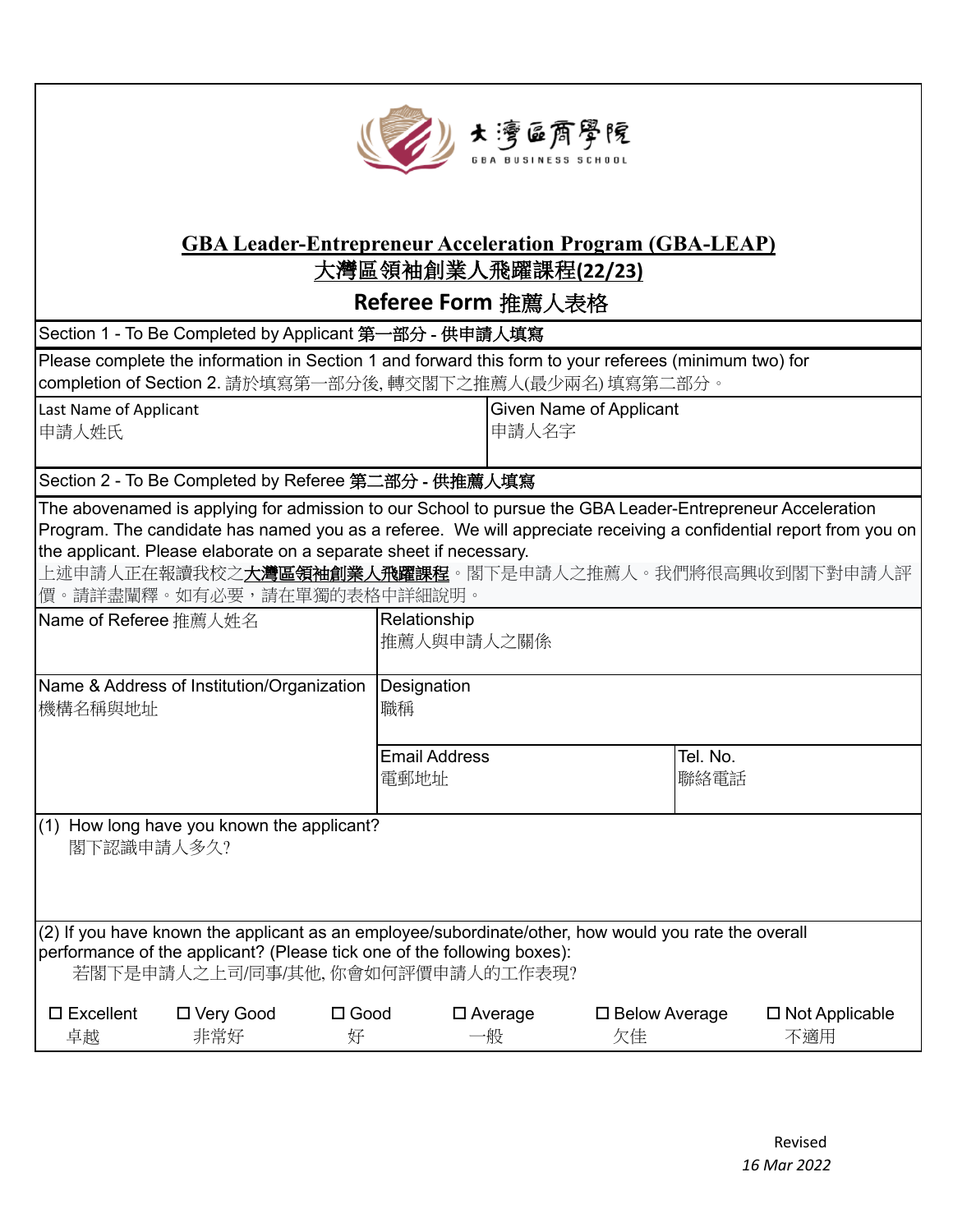| $(3)$ Please indicate with a tick your rating of the applicant in the following categories:<br>請按申請人之表現於下方的空格填上Ø                                           |                                             |                 |                  |           |               |            |                              |  |  |  |
|------------------------------------------------------------------------------------------------------------------------------------------------------------|---------------------------------------------|-----------------|------------------|-----------|---------------|------------|------------------------------|--|--|--|
|                                                                                                                                                            | Items 項目                                    | Excellent<br>卓越 | Very Good<br>非常好 | Good<br>好 | Average<br>一般 | Poor<br>欠佳 | Unable to<br>Observe<br>未能評價 |  |  |  |
|                                                                                                                                                            | 1. Academic Ability 學術能力                    |                 |                  |           |               |            |                              |  |  |  |
|                                                                                                                                                            | 2. Analytical Ability 分析能力                  |                 |                  |           |               |            |                              |  |  |  |
|                                                                                                                                                            | 3. Motivation for Graduate<br>study 對學習的自覺性 |                 |                  |           |               |            |                              |  |  |  |
|                                                                                                                                                            | 4. Ability to Work with Others<br>團隊工作的能力   |                 |                  |           |               |            |                              |  |  |  |
| $(4)$ Please comment on the applicant's skills and proficiency in the <b>English Language.</b> (Tick the appropriate rating)<br>請按申請人之英國語文能力運用作出評價         |                                             |                 |                  |           |               |            |                              |  |  |  |
| Items<br>項目                                                                                                                                                |                                             | Excellent<br>卓越 | Very Good<br>非常好 | Good<br>好 | Average<br>一般 | Poor<br>欠佳 |                              |  |  |  |
| Reading 閱讀                                                                                                                                                 |                                             |                 |                  |           |               |            |                              |  |  |  |
| Writing 寫作                                                                                                                                                 |                                             |                 |                  |           |               |            |                              |  |  |  |
| Speaking 會話                                                                                                                                                |                                             |                 |                  |           |               |            |                              |  |  |  |
| (5) Please comment on the applicant's academic strengths/competence to complete our program.<br>(Please use a separate sheet if applicable) 請評論申請人的學術長處與能力 |                                             |                 |                  |           |               |            |                              |  |  |  |
| $(6)$ Do you recommend the applicant for the above-mentioned program? (Please tick one of the boxes)<br>就上述之課程, 閣下會否建議我校錄取申請人?                             |                                             |                 |                  |           |               |            |                              |  |  |  |
| □ Strongly Recommend 極力建議<br>□ Recommend 建議                                                                                                                |                                             |                 |                  |           |               |            |                              |  |  |  |
| □ Recommend with some Reservation 仍建議但有所保留<br>□ Do not Recommend 不建議                                                                                       |                                             |                 |                  |           |               |            |                              |  |  |  |
|                                                                                                                                                            |                                             |                 |                  |           |               |            |                              |  |  |  |
| Signature of Referee 推薦人簽署                                                                                                                                 |                                             |                 |                  |           | Date 日期       |            |                              |  |  |  |
| Please submit this Referee From through email to enrolment@gbabs.hk or by post to the following address:                                                   |                                             |                 |                  |           |               |            |                              |  |  |  |
| 請電郵遞交此推薦人表格到 enrolment@gbabs.hk, 或郵寄到下列地址<br><b>GBA Business School</b><br>大灣區商學院<br>Room 1115, Wing On Plaza<br>永安廣場 1115室                                |                                             |                 |                  |           |               |            |                              |  |  |  |